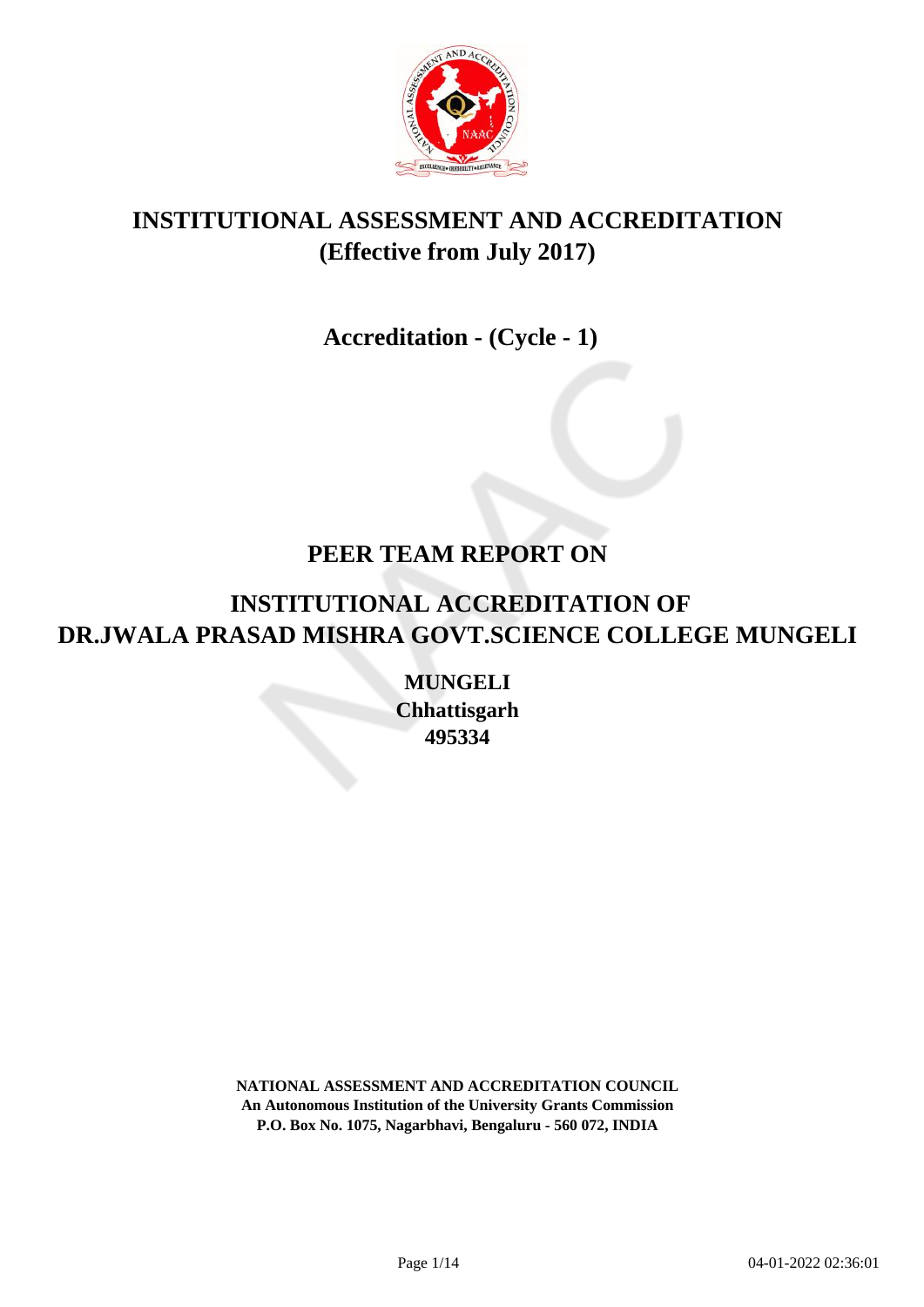### **Section I:GENERAL INFORMATION**

| 1. Name & Address of the           | DR.JWALA PRASAD MISHRA GOVT.SCIENCE COLLEGE                        |                                    |
|------------------------------------|--------------------------------------------------------------------|------------------------------------|
| institution:                       | <b>MUNGELI</b>                                                     |                                    |
|                                    | <b>MUNGELI</b>                                                     |                                    |
|                                    | Chhattisgarh                                                       |                                    |
|                                    | 495334                                                             |                                    |
| 2. Year of Establishment           | 1986                                                               |                                    |
| 3. Current Academic Activities at  |                                                                    |                                    |
| the Institution(Numbers):          |                                                                    |                                    |
| Faculties/Schools:                 | 1                                                                  |                                    |
|                                    |                                                                    |                                    |
| Departments/Centres:               | 5                                                                  |                                    |
| Programmes/Course offered:         | $\overline{7}$                                                     |                                    |
| <b>Permanent Faculty Members:</b>  | $\overline{7}$                                                     |                                    |
| <b>Permanent Support Staff:</b>    | 10                                                                 |                                    |
| Students:                          | 814                                                                |                                    |
| 4. Three major features in the     | 1. • A Coeducation college catering to the needs of rural students |                                    |
| institutional Context              | 2. • Govt Post Graduate college with equal number of girls and     |                                    |
| (Asperceived by the Peer Team):    | boys                                                               |                                    |
|                                    | 3. • A lead college included in 2f and 12b list of UGC             |                                    |
| 5. Dates of visit of the Peer Team | From: 09-12-2021                                                   |                                    |
| (A detailed visit schedule may be  | $To: 10-12-2021$                                                   |                                    |
| included as Annexure):             |                                                                    |                                    |
| 6. Composition of Peer Team        |                                                                    |                                    |
| which undertook the on site visit: |                                                                    |                                    |
|                                    | <b>Name</b>                                                        | Designation & Organisation Name    |
| Chairperson                        | DR. SHARIF AHMAD                                                   | Pro-Vice Chancellor, Shree Guru    |
|                                    |                                                                    | <b>Gobind Singh Tricentenary</b>   |
|                                    |                                                                    | University                         |
| Member Co-ordinator:               | DR. HEMANTA KUMAR SAHU                                             | Professor, North Orissa University |
| Member:                            | DR. DIGAMBER MORE                                                  | Principal, Narayanrao Waghmare     |
|                                    |                                                                    | Mahavidyalaya                      |
| NAAC Co - ordinator:               | Dr. L. Manjunatha Rao                                              |                                    |
|                                    |                                                                    |                                    |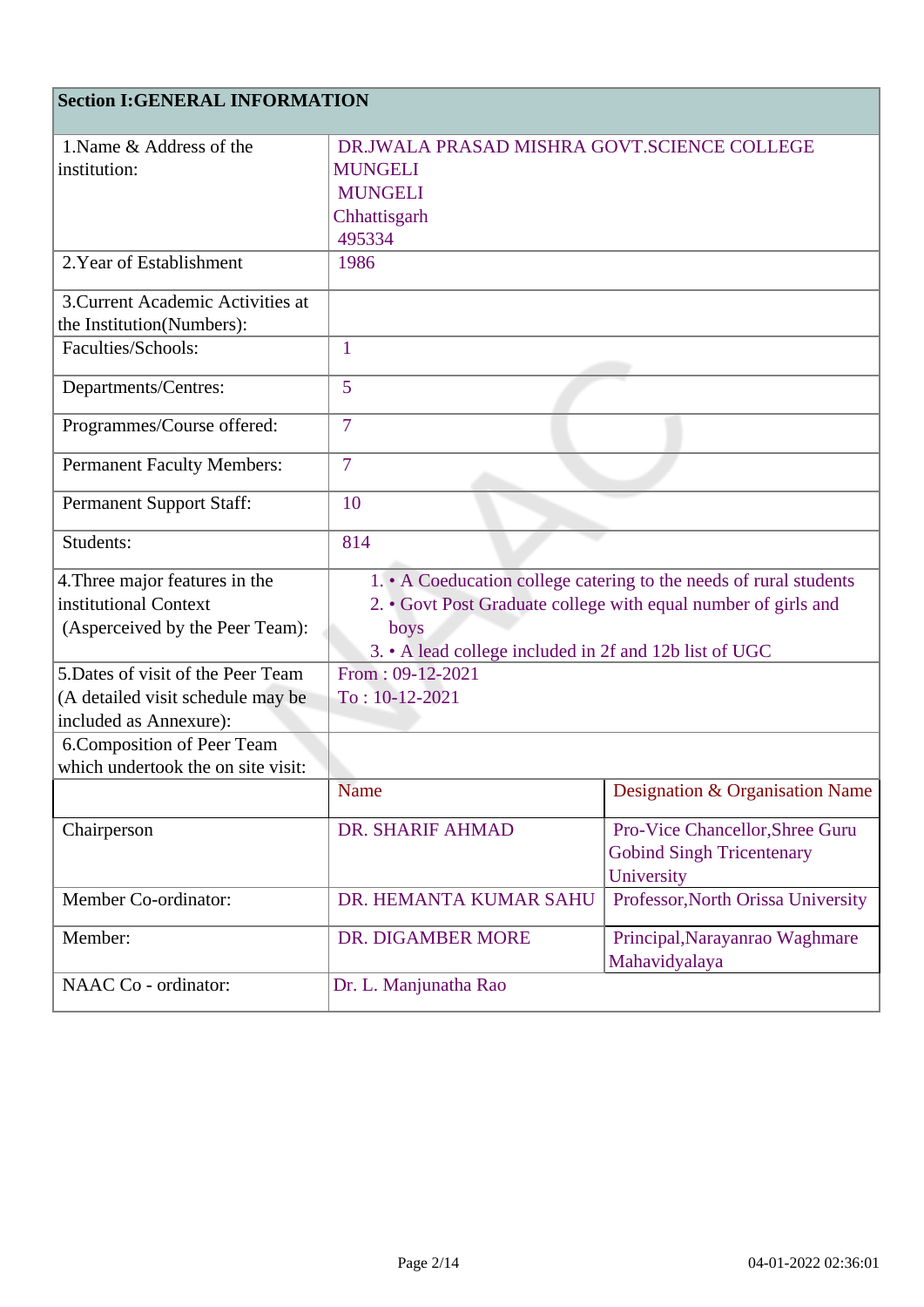### **Section II:CRITERION WISE ANALYSIS**

Observations (Strengths and/or Weaknesses) on each qualitative metrices of the key Indicator under the respective criterion(This will be a qualitative analysis of descriptive nature aimed at critical analysis presenting strength and weakness of HEI under each criteria)

| Criterion1 - Curricular Aspects (Key Indicator and Qualitative Metrices(QlM) in Criterion1) |                                                                                            |  |
|---------------------------------------------------------------------------------------------|--------------------------------------------------------------------------------------------|--|
| 1.1                                                                                         | <b>Curricular Planning and Implementation</b>                                              |  |
| 1.1.1                                                                                       | The Institution ensures effective curriculum delivery through a well planned and           |  |
| QlM                                                                                         | documented process                                                                         |  |
| 1.1.2                                                                                       | The institution adheres to the academic calendar including for the conduct of CIE          |  |
| QlM                                                                                         |                                                                                            |  |
| 1.2                                                                                         | <b>Academic Flexibility</b>                                                                |  |
| 1.3                                                                                         | <b>Curriculum Enrichment</b>                                                               |  |
| 1.3.1                                                                                       | Institution integrates crosscutting issues relevant to Professional Ethics , Gender, Human |  |
| QlM                                                                                         | <b>Values</b> , Environment and Sustainability into the Curriculum                         |  |
| 1.4                                                                                         | <b>Feedback System</b>                                                                     |  |

Qualitative analysis of Criterion 1

The College plans and executes the curriculum in concurrence with the academic calendar of the affiliating university (Atal Bihari Vajpai Vishwavidyalya Bilaspur, Chhatisgarh). The curriculum delivery is recorded in the academic diary and monitored by the Head of the department and the principal.

The college prepares an academic calendar, teaching plan, action plan through heads of the departments, convenors, and members of various committees. The curriculum is delivered with the help of classroom seminars, projects, field projects, educational tours, and conducting lectures. A consolidated timetable including all subjects is framed by the timetable committee and displayed on the notice board of the college, departments and it is also uploaded on the college website. Unit tests and other examinations are conducted strictly as per the academic calendar. Due attention is given to the slow learners.

*Cross-cutting issues like environmental awareness are included in the curriculum activities based on gender sensitivity, personality development, etc. are conducted.*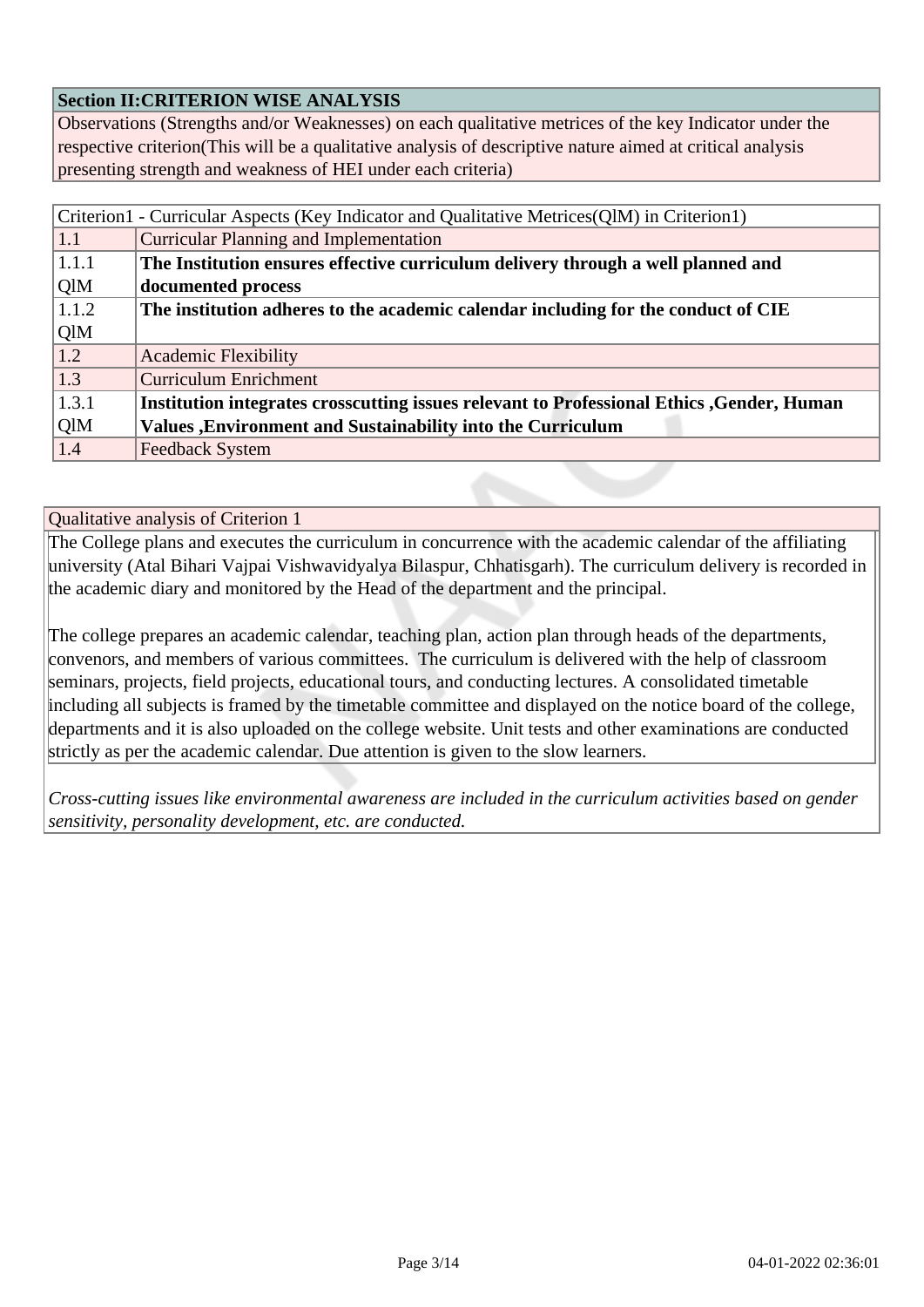| Criterion2 - Teaching-learning and Evaluation (Key Indicator and Qualitative Metrices(QlM) in Criterion2) |  |  |
|-----------------------------------------------------------------------------------------------------------|--|--|
| <b>Student Enrollment and Profile</b><br>2.1                                                              |  |  |
| 2.2<br><b>Catering to Student Diversity</b>                                                               |  |  |
| 2.2.1<br>The institution assesses the learning levels of the students and organises                       |  |  |
| QlM<br>special Programmes for advanced learners and slow learners                                         |  |  |
| 2.3<br><b>Teaching-Learning Process</b>                                                                   |  |  |
| 2.3.1<br>Student centric methods, such as experiential learning, participative learning and problem       |  |  |
| QlM<br>solving methodologies are used for enhancing learning experiences                                  |  |  |
| 2.3.2<br>Teachers use ICT enabled tools for effective teaching-learning process.                          |  |  |
| QlM                                                                                                       |  |  |
| 2.4<br><b>Teacher Profile and Quality</b>                                                                 |  |  |
| 2.5<br><b>Evaluation Process and Reforms</b>                                                              |  |  |
| 2.5.1<br>Mechanism of internal assessment is transparent and robust in terms of frequency and             |  |  |
| QlM<br>mode                                                                                               |  |  |
| 2.5.2<br>Mechanism to deal with internal/external examination related grievances is transparent,          |  |  |
| QlM<br>time-bound and efficient                                                                           |  |  |
| 2.6<br><b>Student Performance and Learning Outcomes</b>                                                   |  |  |
| Programme and course outcomes for all Programmes offered by the institution are stated<br>2.6.1           |  |  |
| QlM<br>and displayed on website and communicated to teachers and students.                                |  |  |
| 2.6.2<br>Attainment of programme outcomes and course outcomes are evaluated by the institution.           |  |  |
| QlM                                                                                                       |  |  |
| 2.7<br><b>Student Satisfaction Survey</b>                                                                 |  |  |

*Individual academic counselling is done by the concerned subject teacher, students helpdesk. Students' study groups are formed for the peer-to-peer learning. Fast learners are identified by their performance in the University Examination of the previous semester and internal examinations. The college has framed Guidelines for identifying advanced Learners (bright Students) along with career planning. discussion or seminar on the advanced topics. The advanced learners are encouraged to communicate research papers in conferences/Journals and to participate in symposiums, quizzes, poster presentations, Conferences, etc. Teachers and students' organizers quizzes, seminars, project work, group discussion, field study, audio-visual teaching, debate, and other activities related to their subjects. Teachers are displaying the answer sheet to the students for their satisfaction. The college and department organize different awareness programs pertaining to health consciousness, saving water, spiritual awareness, yoga, Swachha Bharat Abhiyan, self-employment, etc. through Sports, NSS, Red Cross Society, cultural society. College computers and laboratories are equipped with internet connections where Postgraduate students are encouraged to use these facilities. The faculty uses the virtual library for effective teaching. A smart classroom setup has already been installed in the college.*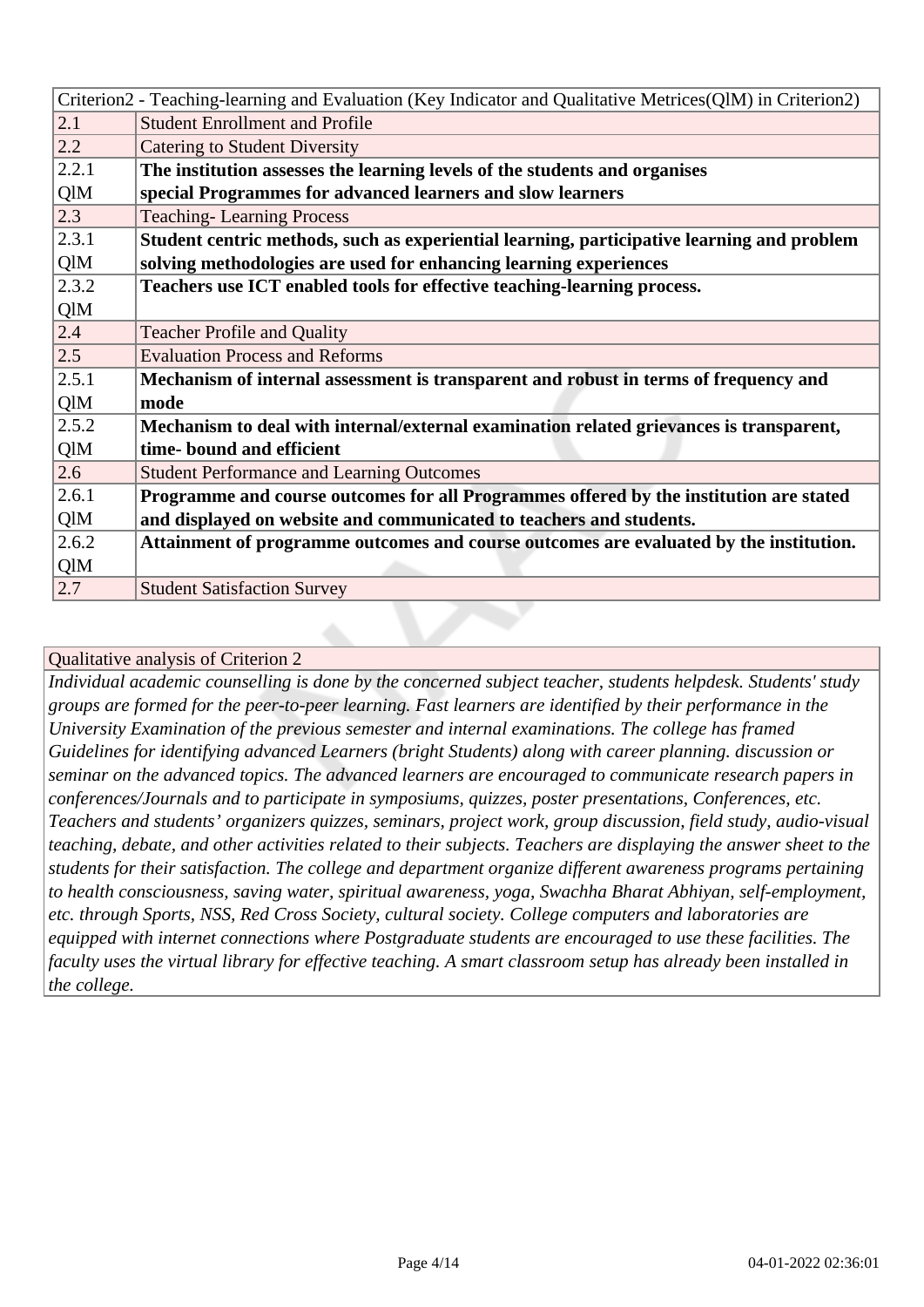| Criterion3 - Research, Innovations and Extension (Key Indicator and Qualitative Metrices (QIM) in |                                                                                               |  |  |
|---------------------------------------------------------------------------------------------------|-----------------------------------------------------------------------------------------------|--|--|
|                                                                                                   | Criterion3)                                                                                   |  |  |
| 3.1                                                                                               | <b>Resource Mobilization for Research</b>                                                     |  |  |
| 3.2                                                                                               | <b>Innovation Ecosystem</b>                                                                   |  |  |
| 3.2.1                                                                                             | Institution has created an ecosystem for innovations and has initiatives for creation and     |  |  |
| QlM                                                                                               | transfer of knowledge                                                                         |  |  |
| 3.3                                                                                               | <b>Research Publications and Awards</b>                                                       |  |  |
| 3.4                                                                                               | <b>Extension Activities</b>                                                                   |  |  |
| 3.4.1                                                                                             | Extension activities are carried out in the neighborhood community, sensitizing students to   |  |  |
| QlM                                                                                               | social issues, for their holistic development, and impact thereof during the last five years. |  |  |
| 3.5                                                                                               | Collaboration                                                                                 |  |  |

**The college is striving to develop the required research facilities. Two teachers are recognized as research guides of the affiliating university. The teachers have also contributed in books, book chapters, and contributed papers in national and international conferences.**

*The faculty needs to be familiarised the intellectual property rights, research article writing. To meet the requirement of new education policy non-Ph.D. teachers should get enrolled for Ph.D. and pursue doctoral research. Teachers with Ph.D.s should be motivated to take up research scholars and receive research grants from various agencies. Performance-based incentives to faculties for R and D work should be provided to increase their research contributions. Major extension activities are done through NSS. It has established a relationship with the district hospital pathology department and Red Cross for medical assistance. Extension activities creating social awareness about social evils and moral values are carried out by staff and students. NSS volunteers are approaching near by villages for making them acquainted various awareness programs.*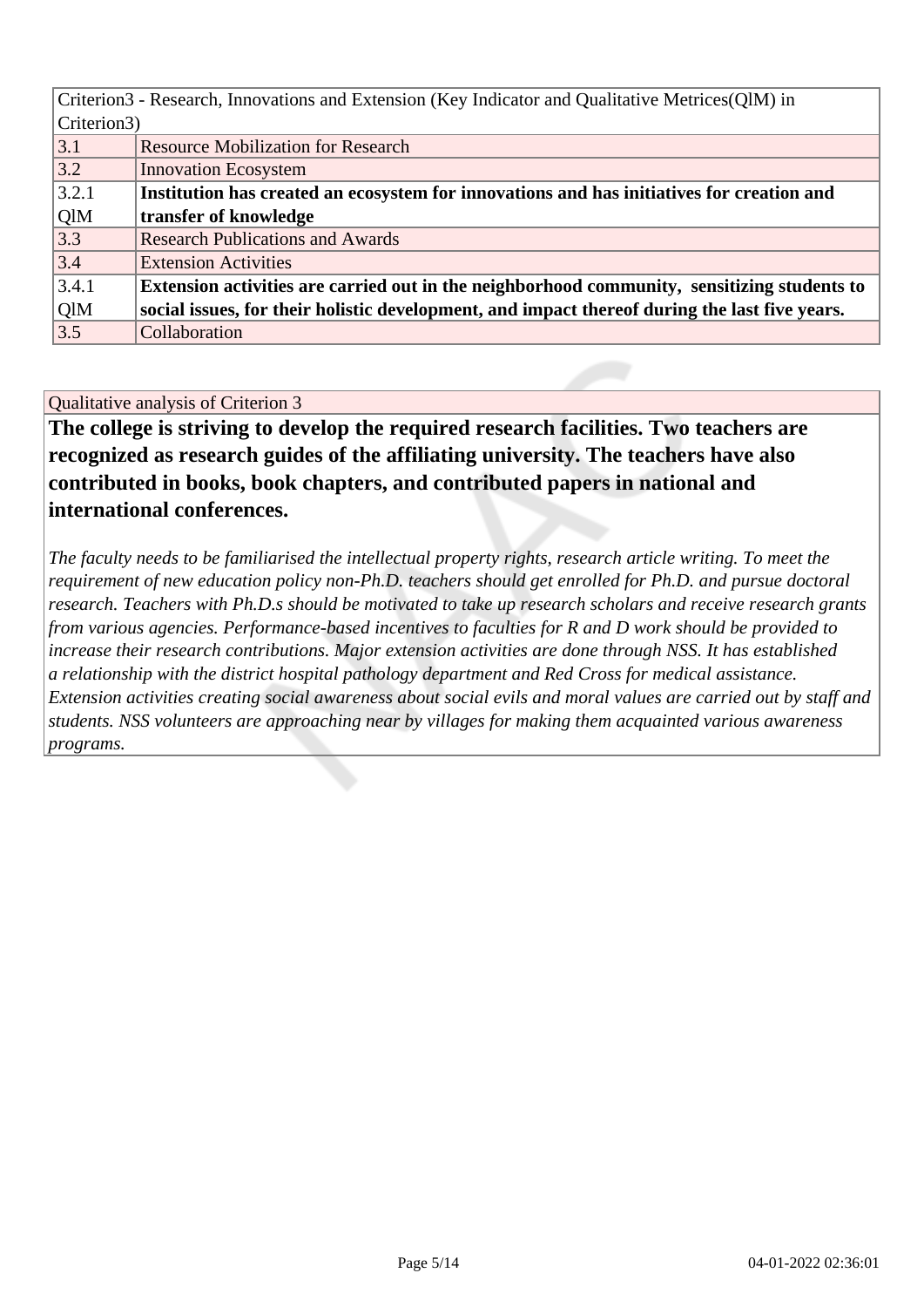|               | Criterion4 - Infrastructure and Learning Resources (Key Indicator and Qualitative Metrices(QlM) in |  |  |
|---------------|----------------------------------------------------------------------------------------------------|--|--|
| Criterion4)   |                                                                                                    |  |  |
| 4.1           | <b>Physical Facilities</b>                                                                         |  |  |
| 4.1.1         | The Institution has adequate infrastructure and physical facilities for teaching-learning.         |  |  |
| QlM           | viz., classrooms, laboratories, computing equipment etc.                                           |  |  |
| 4.1.2         | The Institution has adequate facilities for cultural activities, sports, games (indoor, outdoor),  |  |  |
| QlM           | gymnasium, yoga centre etc.                                                                        |  |  |
| 4.2           | Library as a Learning Resource                                                                     |  |  |
| 4.2.1         | Library is automated using Integrated Library Management System (ILMS)                             |  |  |
| QlM           |                                                                                                    |  |  |
| $ 4.3\rangle$ | <b>IT</b> Infrastructure                                                                           |  |  |
| 4.3.1         | Institution frequently updates its IT facilities including Wi-Fi                                   |  |  |
| QlM           |                                                                                                    |  |  |
| 4.4           | Maintenance of Campus Infrastructure                                                               |  |  |
| 4.4.2         | There are established systems and procedures for maintaining and utilizing physical,               |  |  |
| QlM           | academic and support facilities - laboratory, library, sports complex, computers, classrooms       |  |  |
|               | etc.                                                                                               |  |  |

**There are 10 spacious and well-ventilated classrooms with adequate furniture's, fans, and light. The department for each subject has separate facilities. The college has a separate Principal room; the administrative facilities include Office, Exam control rooms, examination record room, IQAC Room. The library has one Stack room, Reading Room and Conference Hall. The college has two Computer laboratories, six departmental laboratories. A Separate well-equipped gymnasium is available. Some uneven space is assigned for sports activities like athletics, badminton, volleyball, and cricket etc.**

*The library is partially automated with the leading library management software KOHA ILMS. N-list (National Library and Information Services Infrastructure for Scholarly Contents) for e-journals, and e-books along with internet facility is available. OPAC (online public access catalogue) facility is available within the campus on intranet. Library also provides some books to the department on the loan basis Wi-fi facilities are available in departments of physics, zoology, botany, chemistry, BCA, principal office, and library. The state government provides free mobiles for college students under Sanchar Kranti Yojana. The college has separate broadband LAN facilities. AMC is available for maintenance of computers, internet, and Wi-Fi networking, etc. The principal supervises the overall maintenance of the campus which is taken care of by the Public Welfare Department (PWD).*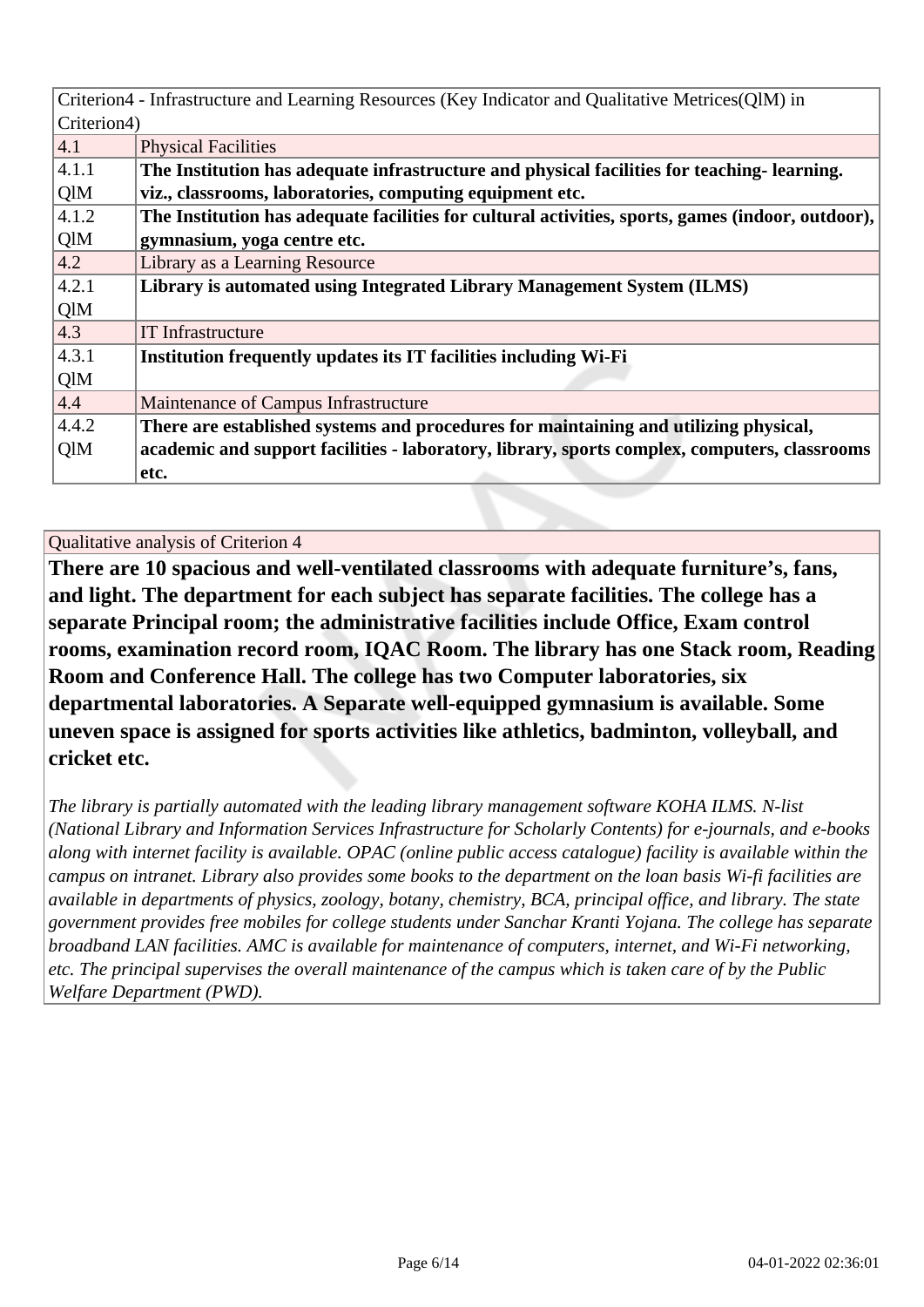|       | Criterion5 - Student Support and Progression (Key Indicator and Qualitative Metrices(QlM) in Criterion5) |
|-------|----------------------------------------------------------------------------------------------------------|
| 5.1   | <b>Student Support</b>                                                                                   |
| 5.2   | <b>Student Progression</b>                                                                               |
| 5.3   | <b>Student Participation and Activities</b>                                                              |
| 5.3.2 | Institution facilitates students' representation and engagement in various administrative,               |
| QlM   | co-curricular and extracurricular activities following duly established processes and norms              |
|       | (student council, students representation on various bodies)                                             |
| 5.4   | Alumni Engagement                                                                                        |
| 5.4.1 | There is a registered Alumni Association that contributes significantly to the development of            |
| QlM   | the institution through financial and/or other support services                                          |

*Student Council is formed as per the process and norms of the university. The student council helps college administration in its smooth functioning. Huge number of students getting benefits of various scholarship. Social equity is maintained in the executive council of students and students are represented in cultural, social service, science club, sports, gender issue etc. committees. The college Alumni association which yet to be registered.*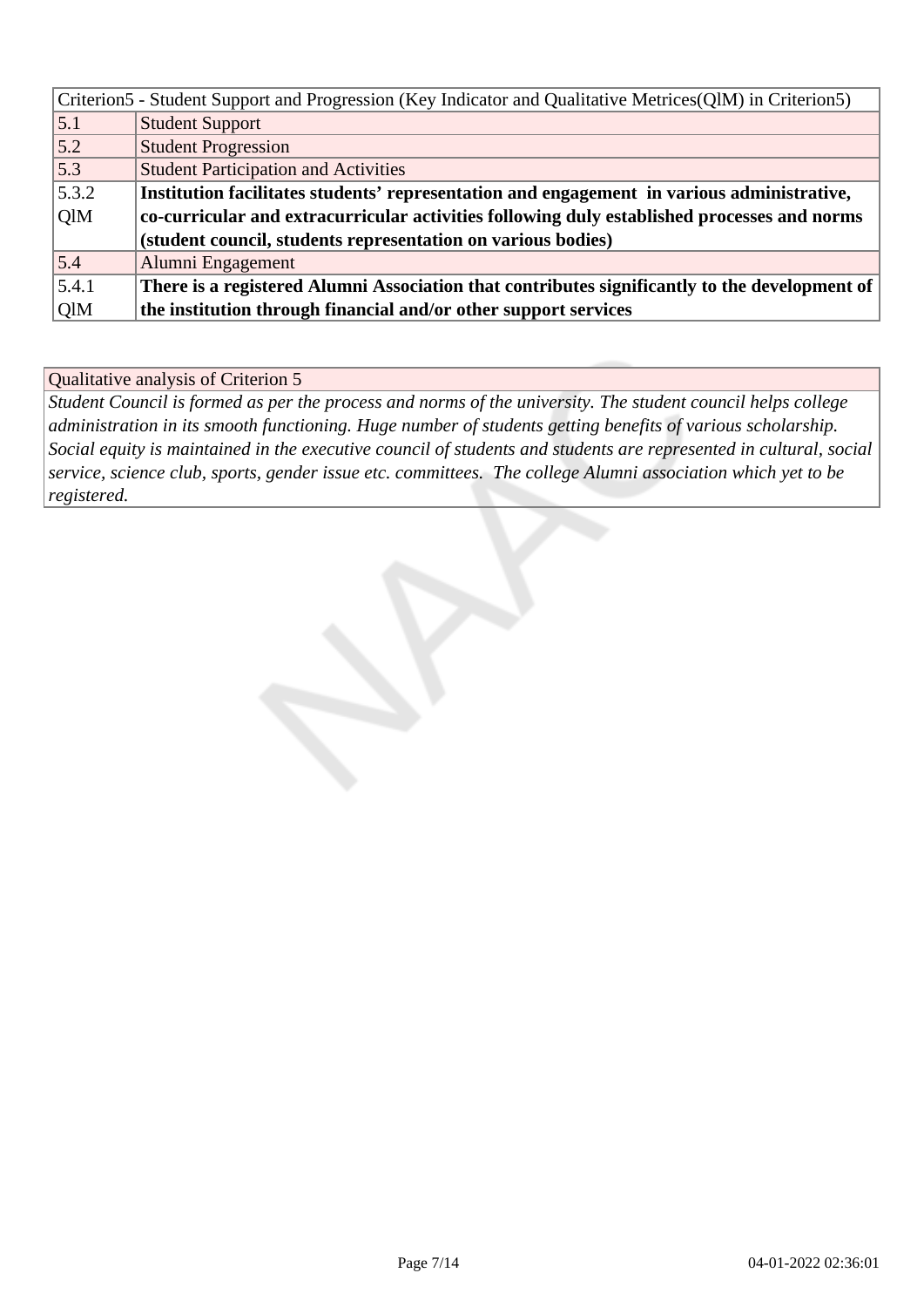|             | Criterion6 - Governance, Leadership and Management (Key Indicator and Qualitative Metrices(QlM) in |  |  |
|-------------|----------------------------------------------------------------------------------------------------|--|--|
| Criterion6) |                                                                                                    |  |  |
| 6.1         | <b>Institutional Vision and Leadership</b>                                                         |  |  |
| 6.1.1       | The governance of the institution is reflective of and in tune with the vision and mission of      |  |  |
| QlM         | the institution                                                                                    |  |  |
| 6.1.2       | The effective leadership is visible in various institutional practices such as decentralization    |  |  |
| QlM         | and participative management                                                                       |  |  |
| 6.2         | <b>Strategy Development and Deployment</b>                                                         |  |  |
| 6.2.1       | The institutional Strategic / Perspective plan is effectively deployed                             |  |  |
| QlM         |                                                                                                    |  |  |
| 6.2.2       | The functioning of the institutional bodies is effective and efficient as visible from policies,   |  |  |
| QlM         | administrative setup, appointment, service rules and procedures, etc.                              |  |  |
| 6.3         | <b>Faculty Empowerment Strategies</b>                                                              |  |  |
| 6.3.1       | The institution has effective welfare measures for teaching and non-teaching staff                 |  |  |
| QlM         |                                                                                                    |  |  |
| 6.3.5       | <b>Institutions Performance Appraisal System for teaching and non-teaching staff</b>               |  |  |
| QlM         |                                                                                                    |  |  |
| 6.4         | <b>Financial Management and Resource Mobilization</b>                                              |  |  |
| 6.4.1       | Institution conducts internal and external financial audits regularly                              |  |  |
| QlM         |                                                                                                    |  |  |
| 6.4.3       | Institutional strategies for mobilisation of funds and the optimal utilisation of resources        |  |  |
| QlM         |                                                                                                    |  |  |
| 6.5         | <b>Internal Quality Assurance System</b>                                                           |  |  |
| 6.5.1       | Internal Quality Assurance Cell (IQAC) has contributed significantly for institutionalizing        |  |  |
| QlM         | the quality assurance strategies and processes                                                     |  |  |
| 6.5.2       | The institution reviews its teaching learning process, structures $\&$ methodologies of            |  |  |
| QlM         | operations and learning outcomes at periodic intervals through IQAC set up as per norms            |  |  |
|             | and recorded the incremental improvement in various activities                                     |  |  |
|             |                                                                                                    |  |  |
|             | (For first cycle - Incremental improvements made for the preceding five years with regard          |  |  |
|             | to quality                                                                                         |  |  |
|             |                                                                                                    |  |  |
|             | For second and subsequent cycles - Incremental improvements made for the preceding five            |  |  |
|             | years with regard to quality and post accreditation quality initiatives )                          |  |  |

**The Vision, mission and nature of governance is mentioned, the college is in fulfilment of the vision and mission. All the activities of the college are focused on inspiring the students for building a society with right to equality and dignity of the personality. The department of higher education, Govt of Chhattisgarh ensures systematic management development implementation and continuous improvement of the institute. The governance of the institution is done with the constitution of various committees such as admission committees, anti-ranging committees, anti-women harassment cell, students redressal committees, career counselling and guidance cell etc. These Committees help in the proper management and administration of the college. The college is run as per the**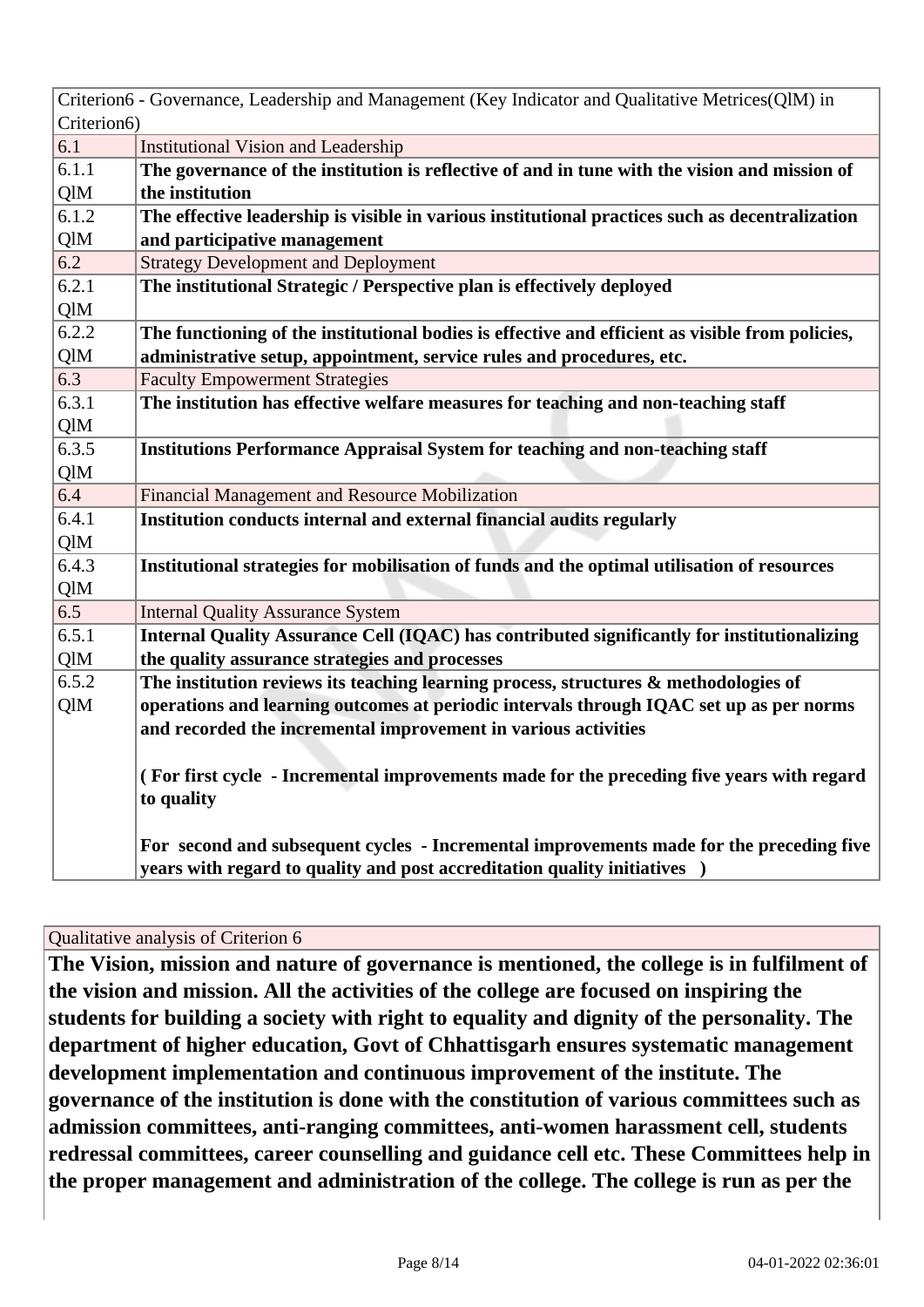**academic calendar provided by the higher education department and the affiliated university. The institute adopts various modes to monitor and evaluate different policies and plans for effective implementation and improvement regularly, Recruitment of teaching, non-teaching staff are done by the government through different exam conduct by governmental agencies. The college provides various welfare schemes applicable to state government employees.**

Apart from PBAS, the college implements Teacher's performance record. The college conducts regular internal and external audits. The college has established mechanism for mobilisation of funds and utilization of available and generated resources. The college has functional IQAC that takes care of planning and maintaining quality in the college. The college has established system for reviews of teaching learning process, structures and methodologies of operations and learning outcomes at regular intervals through IQAC.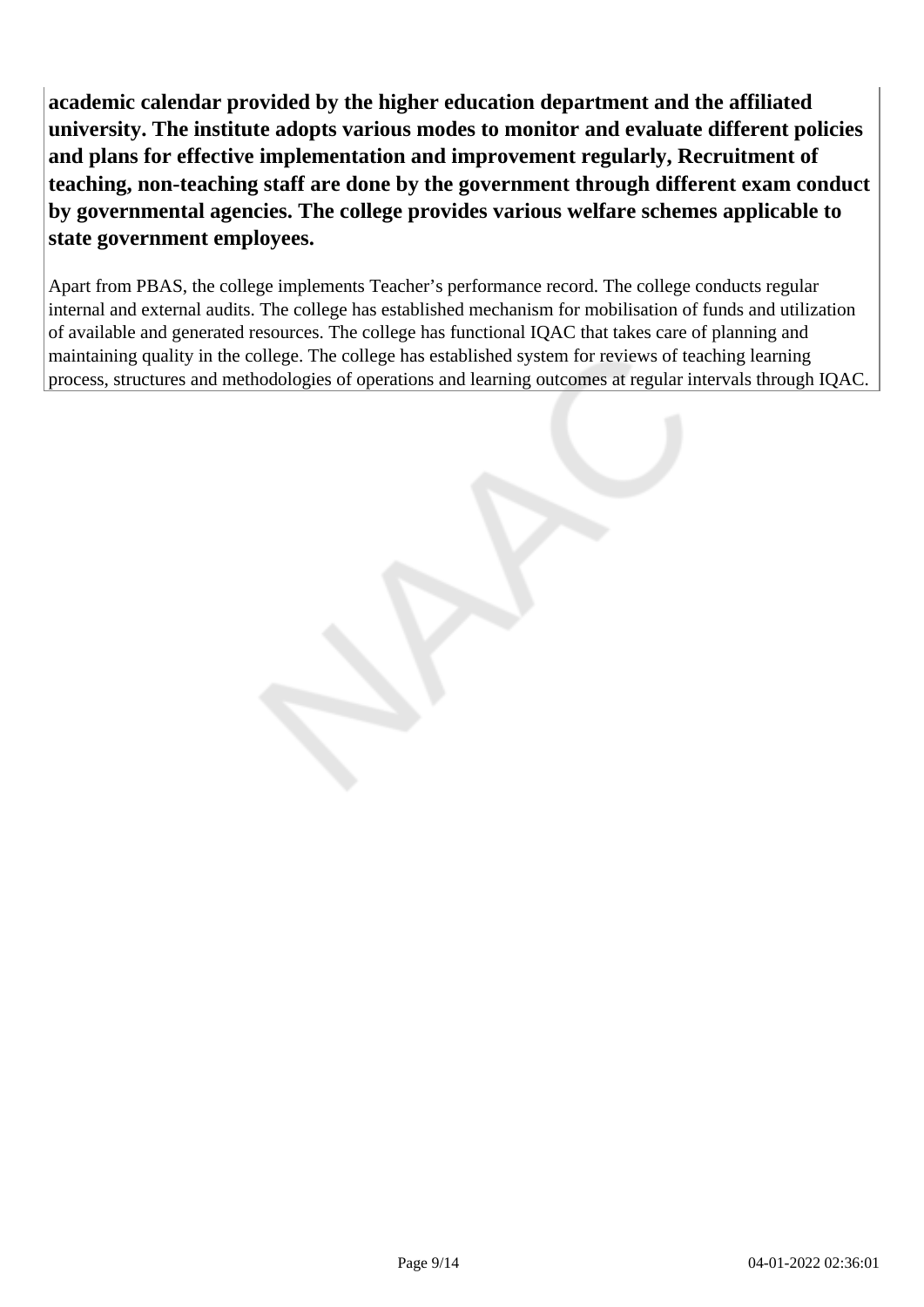|             | Criterion7 - Institutional Values and Best Practices (Key Indicator and Qualitative Metrices(QlM) in |  |  |
|-------------|------------------------------------------------------------------------------------------------------|--|--|
| Criterion7) |                                                                                                      |  |  |
| 7.1         | <b>Institutional Values and Social Responsibilities</b>                                              |  |  |
| 7.1.1       | Measures initiated by the Institution for the promotion of gender equity during the last five        |  |  |
| QlM         | years.                                                                                               |  |  |
| 7.1.3       | Describe the facilities in the Institution for the management of the following types of              |  |  |
| QlM         | degradable and non-degradable waste (within 500 words)                                               |  |  |
|             |                                                                                                      |  |  |
|             | • Solid waste management                                                                             |  |  |
|             | • Liquid waste management                                                                            |  |  |
|             | • Biomedical waste management                                                                        |  |  |
|             | • E-waste management                                                                                 |  |  |
|             | • Waste recycling system                                                                             |  |  |
|             | • Hazardous chemicals and radioactive waste management                                               |  |  |
| 7.1.8       | Describe the Institutional efforts/initiatives in providing an inclusive environment i.e.,           |  |  |
| QlM         | tolerance and harmony towards cultural, regional, linguistic, communal socioeconomic and             |  |  |
|             | other diversities (within 500 words).                                                                |  |  |
| 7.1.9       | Sensitization of students and employees of the Institution to the constitutional obligations:        |  |  |
| QlM         | values, rights, duties and responsibilities of citizens (within 500 words).                          |  |  |
| 7.1.11      | Institution celebrates / organizes national and international commemorative days, events             |  |  |
| QlM         | and festivals (within 500 words).                                                                    |  |  |
| 7.2         | <b>Best Practices</b>                                                                                |  |  |
| 7.2.1       | Describe two best practices successfully implemented by the Institution as per NAAC format           |  |  |
| QlM         | provided in the Manual.                                                                              |  |  |
| 7.3         | <b>Institutional Distinctiveness</b>                                                                 |  |  |
| 7.3.1       | Portray the performance of the Institution in one area distinctive to its priority and thrust        |  |  |
| QlM         | within 1000 words                                                                                    |  |  |
|             |                                                                                                      |  |  |

College provides a safe and supportive campus community; the college runs gender awareness programs dialogue and action students are regularly informed about sexual assault and its prevention. college organizes a program on good touch and bad touch college has a girl's common room. The institution installed an electric sanitary napkin vending machine equipped with a destroyer in the female washroom.

" Women anti- harassment cell" is formed as per UGC guidelines. Online complaint system is provided. Solid wastes are collected in a container, wastewater from RO's is used for cleaning and garden irrigation. E-waste from the laboratory is collected in a container is sent for recycling.

NSS- special camp was arranged to participate in essay competitions –college celebrates sadbhawna diwas, international woman's day, teacher's day international yoga diwas –college also organises scientific activities (Science Day).

College designing a effective education program by using ICT. – for teaching and learning purposes. College has 35 computers for teachers and students. The College use software and website to execute for various academic and extension activities. The college is covey with CCTV camera.

The institute has facilities for gender sensitivity. The College has fully functional collegiate women's deep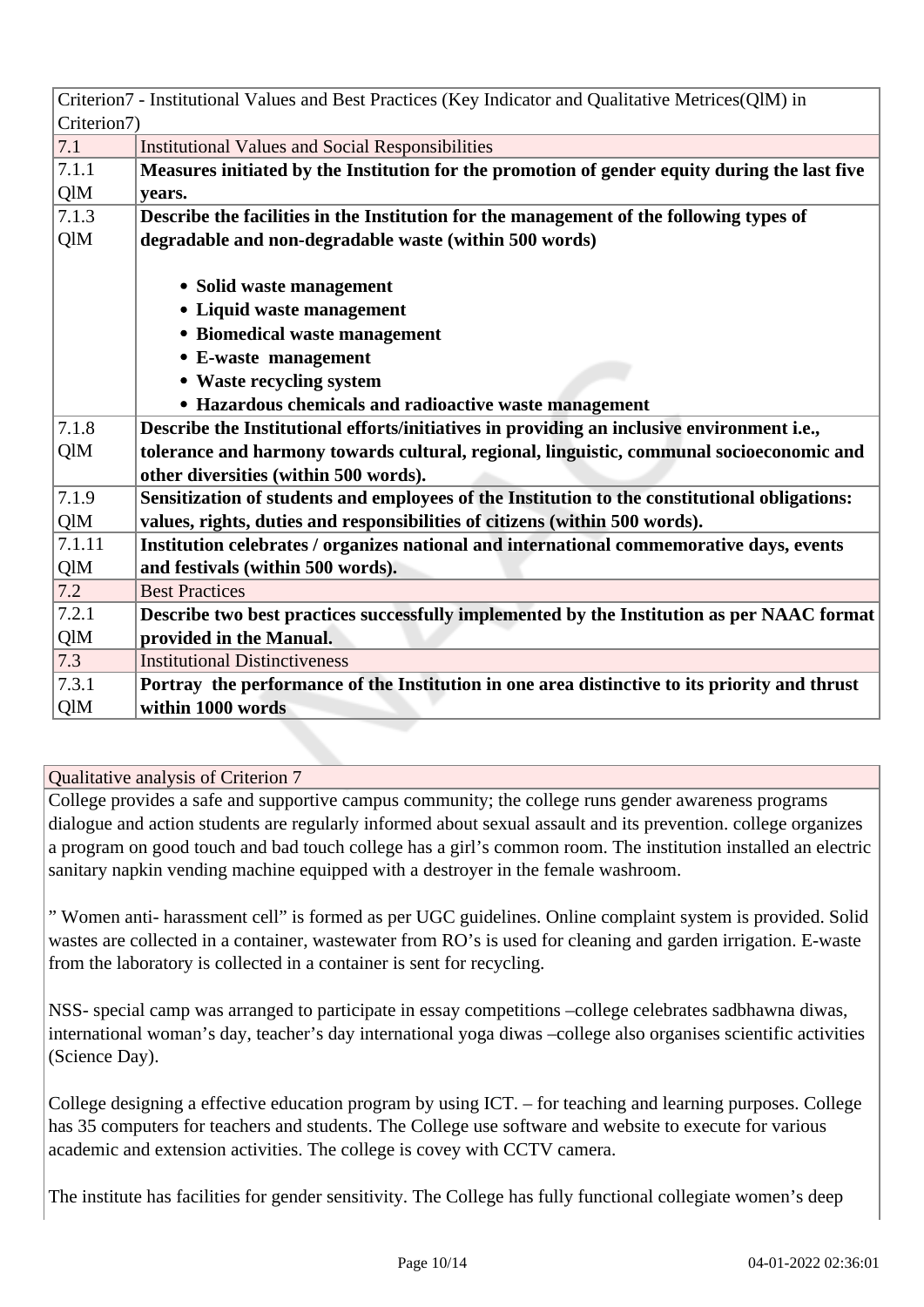development Committee. Programmes were conducted on women empowerment, gender sensitivity, legal awareness, women's rights and laws, crisis in Security and dignity of women, women self-defence etc. Separate Common room for boys and Girls exists. - Solid waste is segregated into biodegrading and nonbiodegradable waste. -Liquid effluent treatment can be "implemented and the water can be reused for gardening, cleaning etc. - Institute organizes birth and death anniversary of great personalities like mahatma Gandhi, Sarvapali Radhakrishnan, Subhash Chandra Bose and National celebration on 15th August and 26th January. All round development of students through value-based education is focussed.

The college emphasis social upliftment by community services empowerment Empowerment of rural girls through extension activities she institution is making some effort for faculty development through research. The college has energy efficient light – LEDs in the campus and laboratories.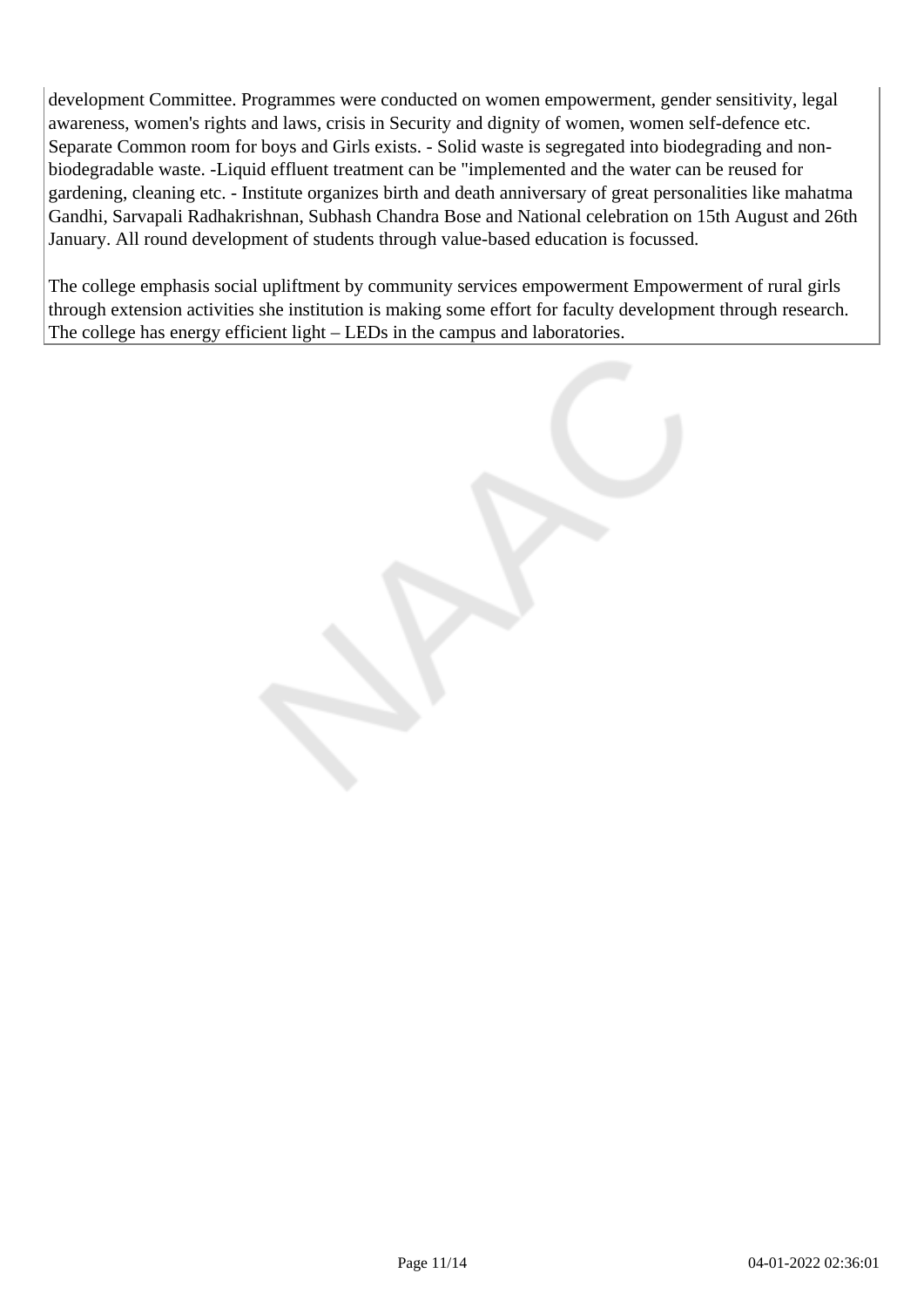**Section III:OVERALL ANALYSIS**based on Institutional strengths.Weaknesses,Opportunities & Challenges(**SWOC)(up to 500 words)**

**Strength:**

**1.Government college providing higher education in science under remote area.**

**2.The College has Adequate land and buildings.**

**3.The College provides proper education to poor and unprivileged students,**

*4.Remedial coaching to SC/ST, OBC and slow learners are provided.*

**Weaknesses:**

**1. The College lacks formal linkage with centres and organizations of excellence in India and aboard.**

**2. The college has no registered alumni association.**

**3. The college does not implement COC, Value added, Skill based or any innovative add on courses**

**4. The research culture is still in its primitive stage.**

**5. Large number of unfilled posts**

**6. No linkage with industry, the teacher student ratio is very high**

**Opportunities:**

**1.The College is situated in an economically backward area.**

**2.It has the opportunities for introduction for more industry-oriented skill base programs/course**

**3. It has also the opportunities for extra rural funding research and infrastructural development schemes**

*4. The college has strengthened IQAC and making it more effective*

**Challenges:**

**1. The students have poor socio-economic background.**

**2. The approach road from college to main road is very poor and ill maintain.**

**3. The college is unable to attract qualified faculty members due to non-availability of residential facility** 

*4. The students in general are evading reading and speaking English language.*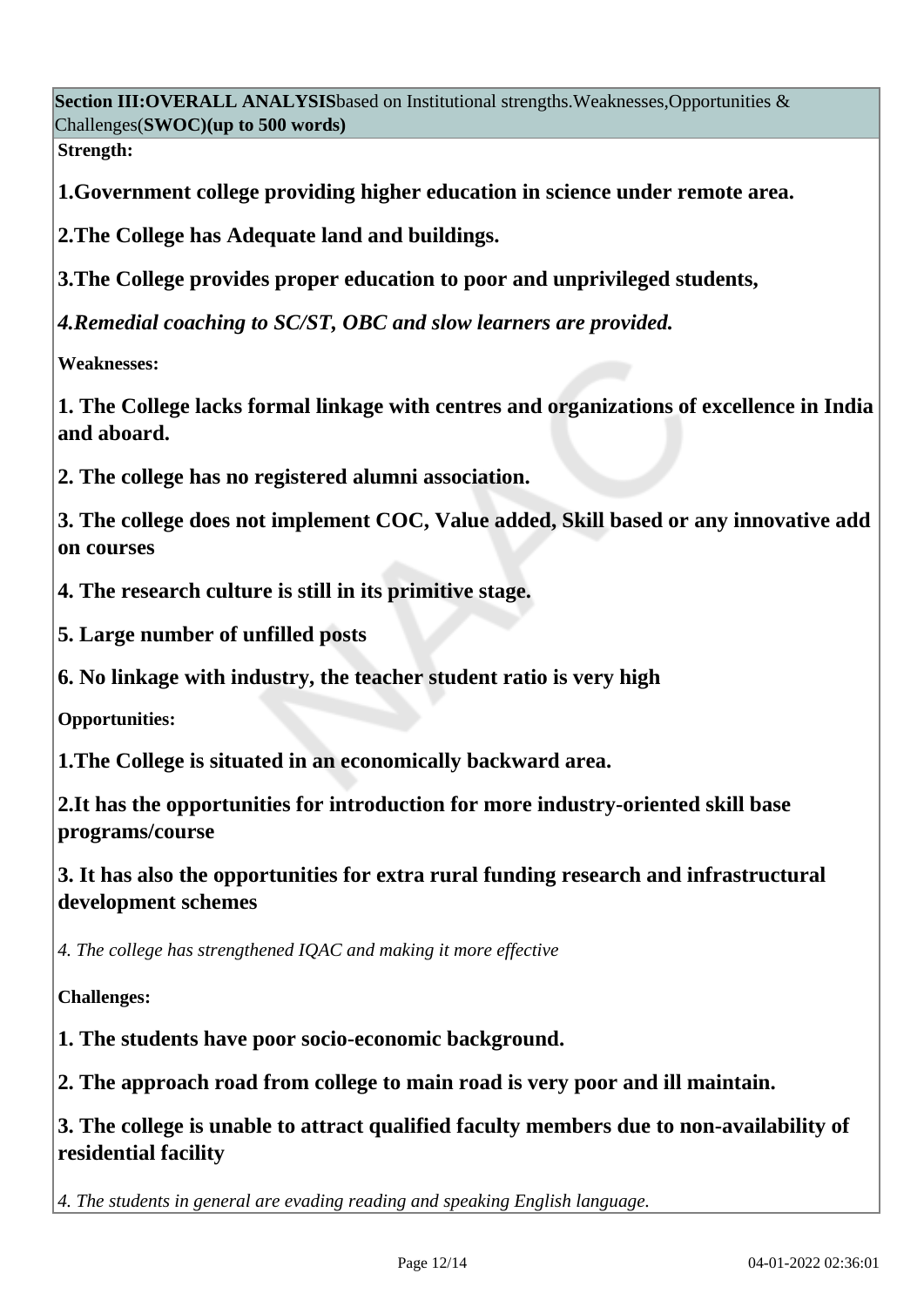#### **Section IV:Recommendations for Quality Enhancement of the Institution**

(Please limit to **ten major ones** and use telegraphic language) (It is not necessary to indicate all the ten bullets)

- Adequate Classrooms, well ventilated laboratories and other infrastructural facilities should be provided.
- Industry, need based and job oriented UG and PG programmes be started.
- Water harvesting, compost pit and solar energy facilities should be installed.
- Teaching staff, non-teaching staff, sports officer should be appointed.
- Forming and effective registered alumni association is also required.
- Hostel facilities, Garden, Canteen should be provided for boys and girls students.
- Establish Language Laboratory for improving communication skills of students.
- Motivate teachers to go for minor/major research projects from various funding agencies.
- Strengthen the training programmes for Civil servicers, NET/SET and other competitive examinations.
- Linkages, MOUs should be established with Industries, and should also have an industry advisory board.

#### **I have gone through the observations of the Peer Team as mentioned in this report**

### **Signature of the Head of the Institution**

**Seal of the Institution**